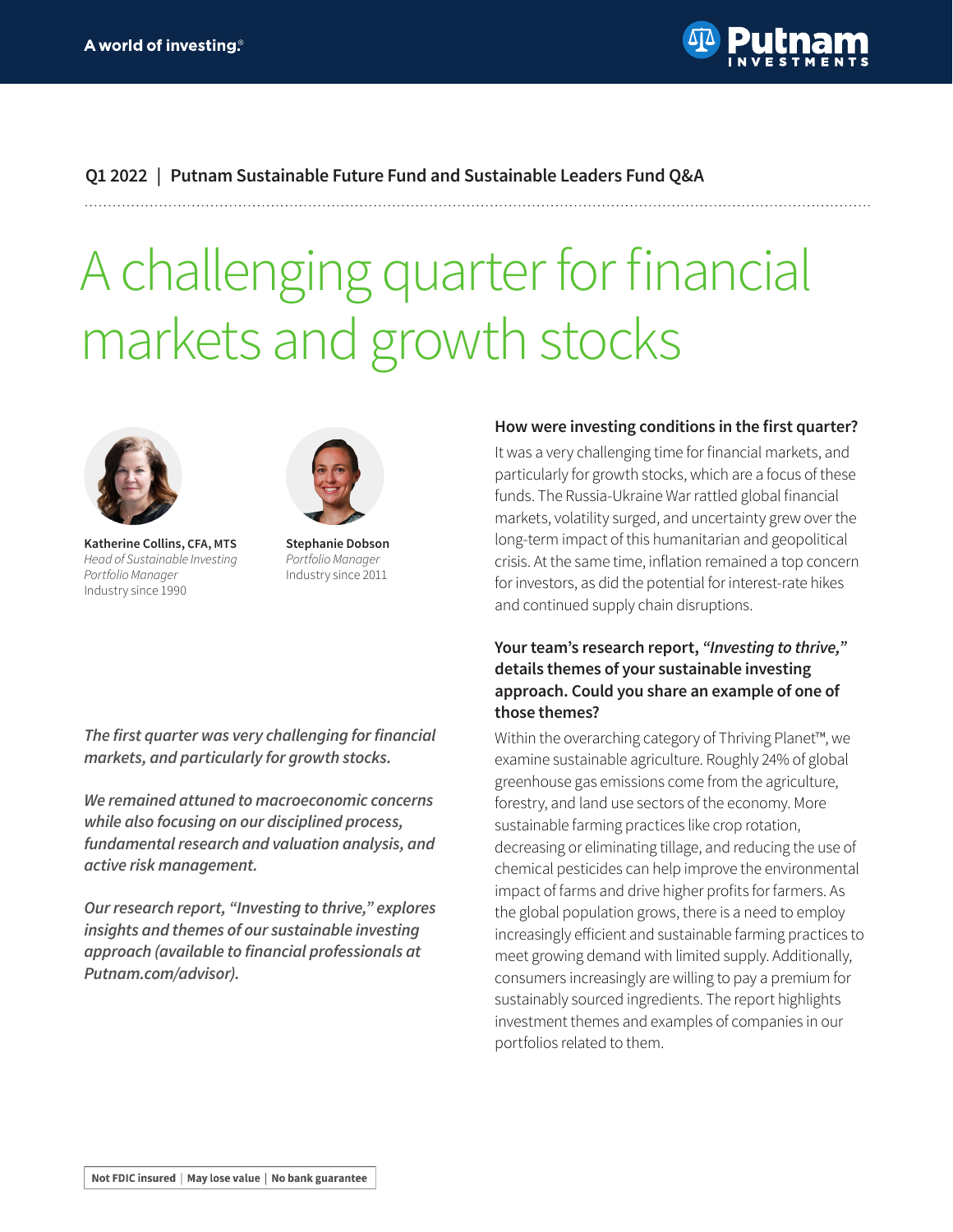## **Could you describe the strategy of Putnam Sustainable Leaders Fund?**

The Sustainable Leaders portfolio invests in companies that have demonstrated leadership in the sustainability issues that are financially material to their businesses. Our investment thesis is that companies that exhibit this type of commitment also often demonstrate potential for strong long-term financial performance. The stocks of these companies are typically, but not always, considered to be growth stocks, and often are large cap in size.

We characterize leadership in sustainability using four criteria: (1) a focus on material, or relevant, sustainability issues; (2) creativity to go beyond compliance or box checking; (3) transparency demonstrated by specific company goals and clear and consistent progress reporting; and (4) impact, or sustainability characteristics that create benefit beyond a company's "borders." Some examples of areas for leadership could include clean and efficient materials use, reductions in environmental intensity, or improvements in workplace equality and diversity.

#### **Could you describe the strategy of Putnam Sustainable Future Fund?**

The Sustainable Future portfolio invests in companies whose products and services provide solutions to essential sustainability challenges. Our investment thesis is that solutions-oriented companies with potential to create positive social and environmental impact also demonstrate potential for strong growth and long-term financial performance. The stocks of these companies are typically, but not always, considered to be growth stocks, and are often mid cap or small cap in size. Some examples of areas where a company might offer sustainable solutions include prevention and treatment of chronic disease, access to information and opportunity, growth of the renewable energy supply, or development of the circular economy.

## **What is your outlook for the coming months?**

We are aware, as seasoned investors, that continued stock market volatility is likely in the months ahead. We remained attuned to macroeconomic concerns while also focusing on our disciplined process, fundamental research and valuation analysis, and active risk management.

## **Putnam Sustainable Leaders Fund (PNOYX)**

Annualized total return performance as of 3/31/22

|              | <b>Class Y shares</b><br>Inception 7/19/94 | <b>S&amp;P 500 Index</b> |
|--------------|--------------------------------------------|--------------------------|
| Last quarter | $-9.45%$                                   | $-4.60%$                 |
| 1 year       | 6.01                                       | 15.65                    |
| 3 years      | 18.73                                      | 18.92                    |
| 5 years      | 18.13                                      | 15.99                    |
| 10 years     | 15.39                                      | 14.64                    |
| Life of fund | 12.56                                      | 10.98                    |

Total expense ratio: 0.80%

## **Putnam Sustainable Future Fund** (PMVYX)

Annualized total return performance as of 3/31/22

|              | <b>Class Y shares</b><br>Inception $4/2/02$ | <b>Russell Midcap</b><br><b>Growth Index</b> |
|--------------|---------------------------------------------|----------------------------------------------|
| Last quarter | $-14.86%$                                   | $-12.58%$                                    |
| 1 year       | $-11.80$                                    | $-0.89$                                      |
| 3 years      | 15.26                                       | 14.81                                        |
| 5 years      | 12.42                                       | 15.10                                        |
| 10 years     | 12.45                                       | 13.52                                        |
| Life of fund | 10.62                                       | 8.49                                         |

Total expense ratio: 0.77%

Returns for periods of less than one year are not annualized. The S&P 500® Index is an unmanaged index of common stock performance.

The Russell Midcap® Growth Index is an unmanaged index of those companies in the Russell Midcap Index chosen for their growth orientation.

Frank Russell Company is the source and owner of the trademarks, service marks, and copyrights related to the Russell Indexes. Russell® is a trademark of Frank Russell Company. You cannot invest directly in an index.

*Current performance may be lower or higher than the quoted past performance, which cannot guarantee future results. Share price, principal value, and return will vary, and you may have a gain or a loss when you sell your shares. Performance of class Y shares assumes reinvestment of distributions and does not account for taxes. Class Y shares, available to investors through an asset-based fee program or for institutional clients, are sold without an initial sales charge and have no CDSC. Performance for class Y shares before their inception are derived from the historical performance of class A shares (inception 11/1/99 for Sustainable Future Fund, 8/31/90 for Sustainable Leaders Fund), which have not been adjusted for the lower expenses; had they, returns would have been higher. For the most recent month-end performance, please visit [putnam.com.](https://www.putnam.com?ref=TL187.pdf)*